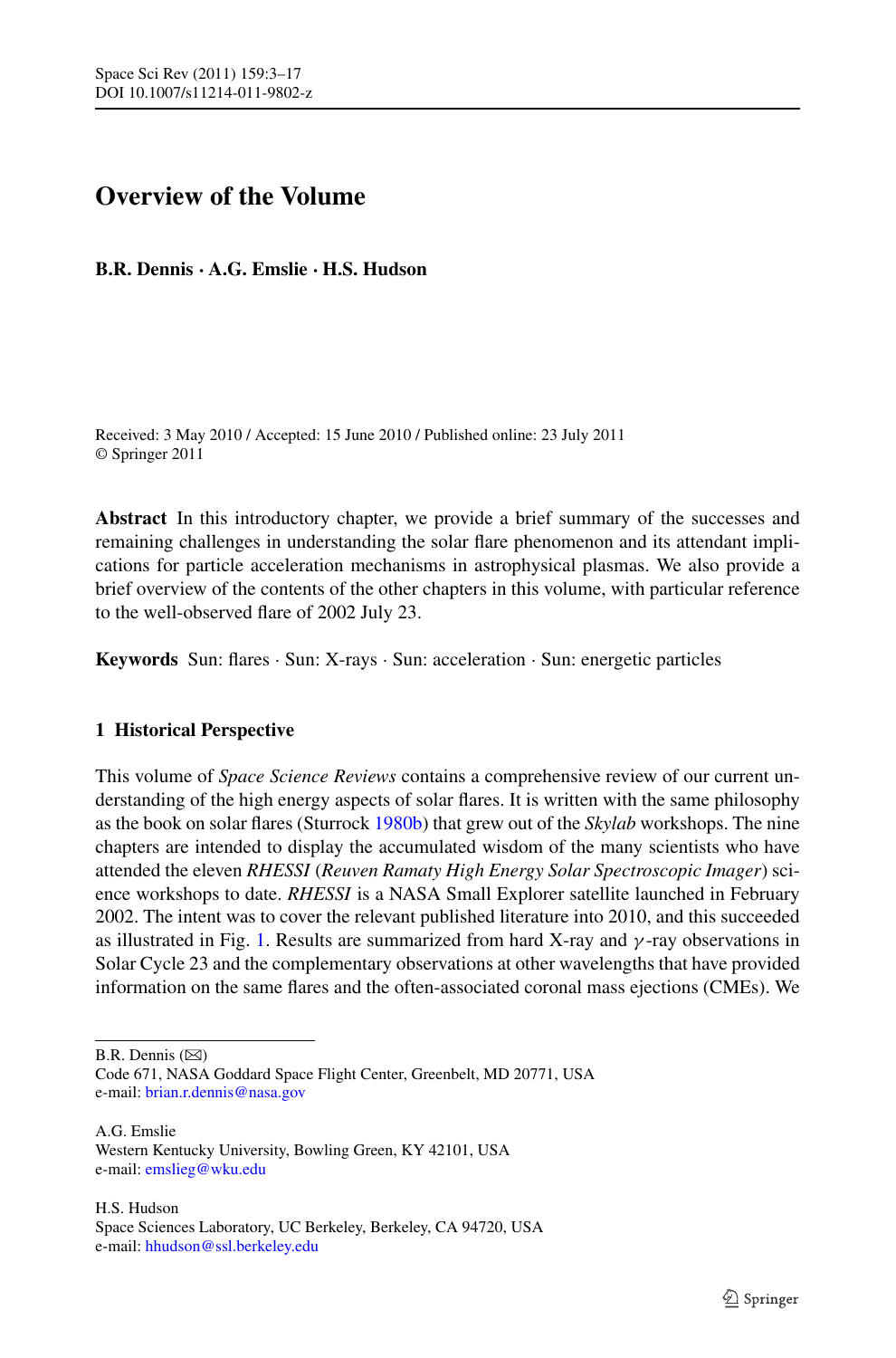

<span id="page-1-0"></span>**Fig. 1** The distribution by year of the 1,619 (non-unique) citations in Chaps. 1–8 back to 1960; the 20 citations prior to that included papers by Alfvén, Carrington, and Giovanelli among other pioneers. The peak in 2002 coincides with the publication of the initial *RHESSI* results and the peak at around 1995 may be attributable to *Yohkoh* results

anticipate that this volume will be a comprehensive reference of our current state of knowledge and relevant published literature up to the onset of renewed solar activity in Solar Cycle 24.

Although great progress has been made in understanding the solar flare phenomenon since the *Skylab* report, the basic concepts were nevertheless well established at that time from the extensive ground-based observations and early space missions. As summarized by Sturrock [\(1980a\)](#page-14-1), the basic picture of a flare involved the sudden explosive release of the "free" magnetic energy of a current-carrying magnetic field in the corona. During the flare, the energy would be released by altering (or even destroying) the currents to convert the field to a lower-energy (or even current-free) form. Various energy release mechanisms were considered, including magnetic reconnection, but then, as now, it was recognized that the plasma processes are very complicated and no definitive conclusions could be made on which specific processes were involved.

<span id="page-1-1"></span>The acceleration of particles was considered as posing a primary requirement for any flare model. It was recognized though that there was a serious electron "number problem," in that the number of electrons required to explain the measured hard X-ray fluxes was a substantial fraction of the electron content of the corresponding coronal region before the flare. Also, the total power in the 10–100 keV electrons (some  $2 \times 10^{29}$  erg s<sup>-1</sup> in SOL1972-08-04T06:25 or SOL1972-08-04T06:25<sup>1</sup> and the total energy contained in these electrons assuming thick-target interactions was known to be an unexpectedly large fraction of the total flare energy (Ramaty et al. [1980\)](#page-13-0). Indeed, Lin and Hudson ([1976\)](#page-13-1) had shown that the  $~100$  to 100 keV electrons "constitute the bulk of the flare energy," perhaps as high as 10 to 50%. This issue remains one of the key problems in understanding the mechanism of

 $1$ In this volume we identify individual flares using the IAU naming convention; see Solar Physics  $263(1)$ (2010); doi:[10.1007/s11207-010-9553-0.](http://dx.doi.org/10.1007/s11207-010-9553-0)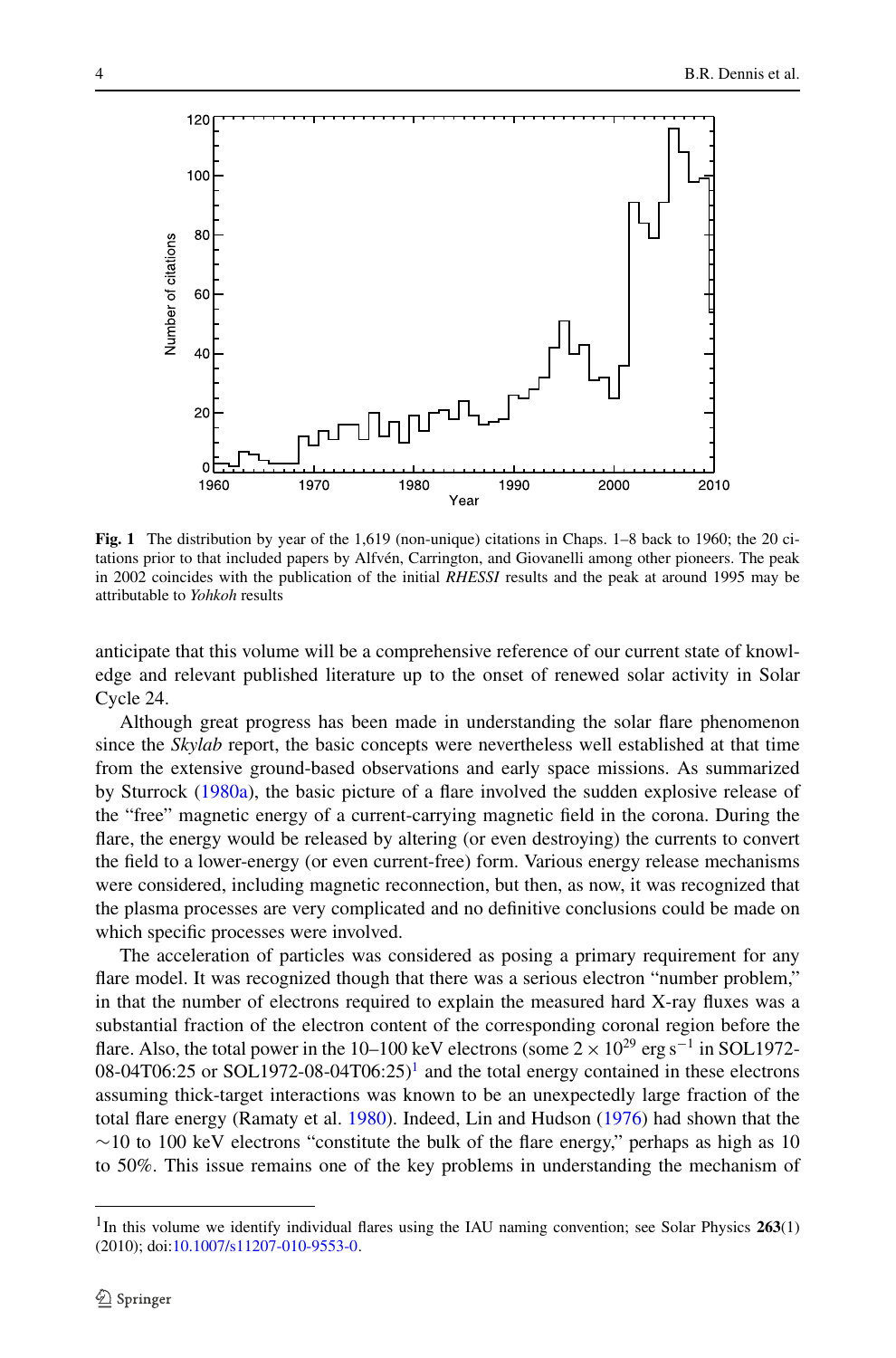energy release in solar flares as described in Chaps. (3, 7, and 8) of this volume (Holman et al. [2011;](#page-13-2) Kontar et al. [2011;](#page-13-3) Zharkova et al. [2011](#page-14-2)).

The thermal or nonthermal origin of the hard X-ray emission was an ongoing debate in the *Skylab* workshops (Sturrock [1980b](#page-14-0)). This debate is still not fully resolved (White et al. [2011\)](#page-14-3) but strong support for the nonthermal electron-beam model came with the hard Xray imaging of the *Solar Maximum Mission (SMM)*, *Hinotori*, and *Yohkoh* satellites. The Hard X-ray Telescope (HXT) on *Yohkoh* produced images of a great many flares (Sato et al. [1999\)](#page-13-4), with the advantage of simultaneous microwave observations (e.g., Bastian et al. [1998;](#page-12-0) Hannah et al. [2011\)](#page-13-5). The X-ray images revealed the prevalence of double footpoint sources and the near-simultaneity of their light curves to within a second (Sakao et al. [1996](#page-13-6)). The stronger X-ray source and the weaker radio source both tend to be located in the weaker magnetic field region, consistent with an electron beam model where magnetic mirroring is significant (e.g., Bastian et al. [1998\)](#page-12-0).

The acceleration of ions was also recognized from the *γ* -ray observations on *OSO-3* (Chupp et al. [1973\)](#page-12-1) and *HEAO-1* (Hudson et al. [1980](#page-13-7)) but their numbers and energy content were not well understood. It required observations made with the Gamma Ray Spectrometer (Forrest et al. [1980](#page-13-8)) on *SMM* in the 1980s to reveal that the ions could be accelerated nearly simultaneously with the electrons (Forrest and Chupp [1983](#page-13-9)) and that the total energy in ions above 1 MeV/nucleon could be comparable to, or even exceed, the total energy in electrons above 20 keV (Ramaty et al. [1995](#page-13-10)). Similar to electrons (Holman et al. [2011\)](#page-13-2), the total energy content in ions depends to a significant extent on an accurate determination of the low-energy end of the accelerated spectrum, and considerable progress has been made on this front (Vilmer et al. [2011](#page-14-4)).

The biggest discrepancy between our current understanding of the flare phenomenon and the *Skylab* ideas is in the relationship between flares and coronal mass ejections (CMEs). In the *Skylab* era, CMEs were referred to as coronal transients, and it could still be questioned if they were "incidental to flares or whether they reveal something fundamental about the energy release process" (Rust et al. [1980](#page-13-11)). It was not until the "solar flare myth" was described by Gosling ([1993\)](#page-13-12) that many realized that the CMEs are the major cause of solar effects at the Earth, not the flares as such. This was controversial (Hudson et al. [1995\)](#page-13-13), and with modern data we now understand that flares and energetic CMEs are, in fact, intimately related and may have comparable energy content (Emslie et al. [2004a](#page-13-14), [2005](#page-12-2)) in major events. It is now clear that the largest and fastest CMEs, which have the greatest effect on space weather and pose the greatest danger to satellites, are mostly (possibly always) associated with large flares of comparable total energy. Indeed, the origins and energy sources of flares and CMEs are so intimately entwined that it is impossible to explain one without understanding the other. Thus, if we are to understand these phenomena and develop predictive capabilities, it is imperative that we consider them as interrelated phenomena.

# **2 Review of Flare Models**

It was established very early on in flare studies that the source of the energy released in a flare is in current-carrying (i.e., "non-potential") magnetic fields. Not only are flares invariably connected with magnetism in the photosphere, but an examination of the various candidate sources of energy reveals magnetic energy to be the only plausible contender (Tandberg-Hanssen and Emslie [1988\)](#page-14-5). Release of the energy stored in the twisted magnetic field configuration can proceed through a process termed *magnetic reconnection*, in which the connectivity of the magnetic field redefines itself. However, it is far less clear—and this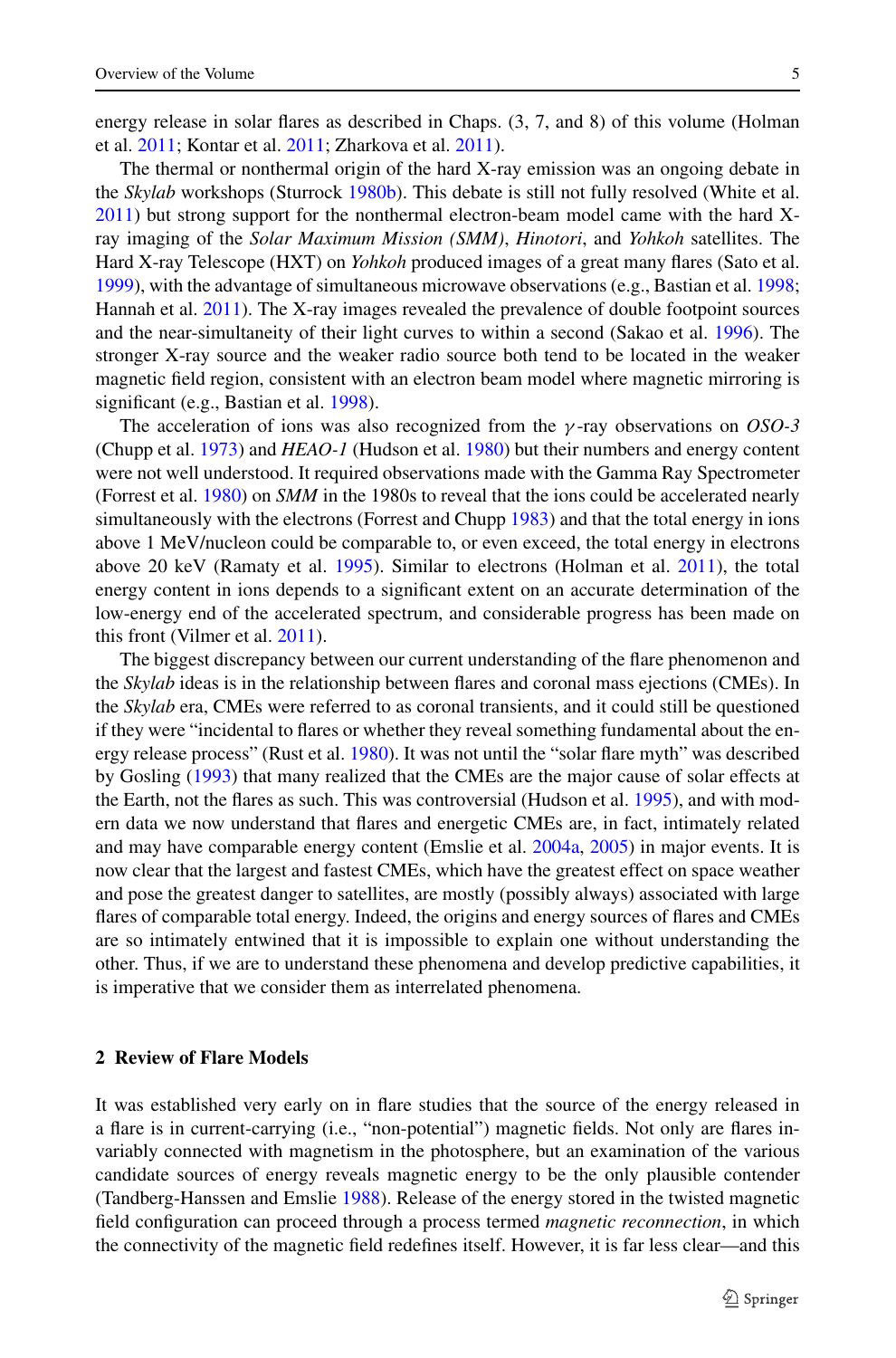is what to a large extent drives flare research—how the energy can be built up *without* reconnection dissipating it immediately, and what "trigger" initiates the flare process. The energy can build up for many hours, or even days, without significant dissipation of the energy prior to the flare onset.

Sturrock ([1980a\)](#page-14-1) provided a concise, yet thorough, review of the various reconnection scenarios that existed through the end of the 1970s. In fairness, it must be conceded that most of these scenarios are still valid, although many have fallen out of favor. Perhaps the most significant "casualty" is the model of Gold and Hoyle ([1960\)](#page-13-15), which invoked the selfattraction of magnetic loops carrying parallel, or near-parallel, currents, leading to an energy release at their mutual interface. While this laboratory analogy is rather appealing, it unfortunately fails to recognize that it is not currents that attract *per se*, but rather one current interacts with the magnetic field produced by the other. Thus, in the global force-free field appropriate to the low- $\beta$  solar corona, the current density **J** is always nearly parallel to the local magnetic field **B**, and no  $\mathbf{J} \times \mathbf{B}$  force exists. Independent magnetic flux loops therefore have no particular attraction to (or repulsion from) each other, and some external influence (such as a photospheric velocity field; e.g. Heyvaerts et al. [1977](#page-13-16)) must be postulated in order to drive them together.

Basic Sweet-Parker reconnection (e.g., Sweet [1969](#page-14-6)), has also fallen out of favor because it is perceived to develop too slowly. In its place Petschek reconnection, which is both much faster and is characterized by energy release at reconnection-driven shocks (Petschek [1964](#page-13-17)) rather than at the point of reconnection, has appeared in many descriptions. The standard "CSHKP" (Carmichael [1964](#page-12-3); Sturrock [1966](#page-14-7); Hirayama [1974;](#page-13-18) Kopp and Pneuman [1976](#page-13-19)) model, suggested by the growth of soft X-ray "loop prominence systems" accompanying the increasing separation of H*α* "ribbons," invokes a reconnection site near the apex of the loop system. This injects energy (e.g., as flows) into the underlying loops. Although this model does not naturally account for the impulsive phase of a flare, nor the particle acceleration, a great deal of effort has been expended in quantitative modeling of such structures (density of loop-top source, standing shocks in loop legs, etc.). Aspects of these problems are discussed in Zharkova et al. ([2011\)](#page-14-2).

The planning of the *RHESSI* workshop series addressed the need to consider the physics of magnetic reconnection, and the concomitant acceleration of electrons and ions, *in the context of the observations*. For example, it was recognized early on that "test-particle" approaches to particle acceleration, in which the electric and magnetic fields are *prescribed* and constant in time, do not adequately take into account the fact that the mass, momentum, energy, and electrical current carried by the large number of accelerated particles necessary to account for flare observations must have a major feedback on both the electrodynamic and magnetohydrodynamic environments of the acceleration region. A major emphasis of the theory team (Zharkova et al. [2011](#page-14-2)) at the *RHESSI* workshops was the development of acceleration models that explicitly take these nonlinear aspects of the process into account.

# **3 Challenges for Simple Acceleration Models**

The impulsive phase of a solar flare is characterized, in part, by the emission of a copious flux of hard X-rays (photon energy  $\varepsilon \gtrsim 10$  keV). It is generally accepted that these hard X-rays are produced by collisional bremsstrahlung (free-free emission) when accelerated electrons encounter ambient protons and heavier ions in the solar atmosphere, although other emission mechanisms have also been considered (Kontar et al. [2011](#page-13-3)). The amount of electron energy required to produce these hard X-rays depends on the model used to characterize the interaction of the accelerated electrons with the target. A lower limit is given by a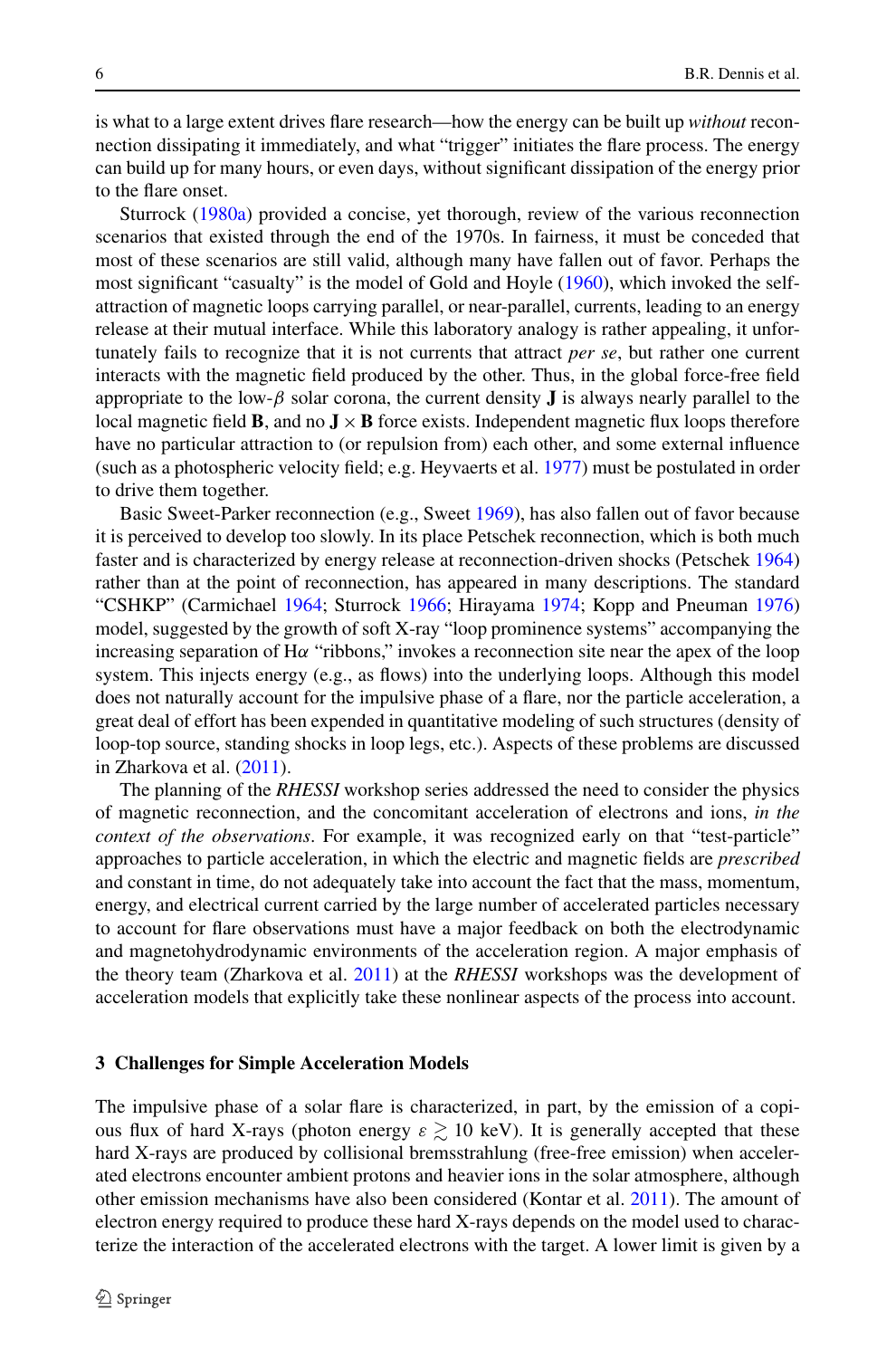*collisional thick-target* interpretation (e.g., Brown [1971](#page-12-4)), in which all of the electron energy is absorbed in the target only through Coulomb collisions with ambient particles (primarily electrons). In this interpretation, the ratio of electron power to emitted hard X-ray power is of order  $10^5$  (see [\(4.4](#page-5-0)) below), and this gives an order-of-magnitude estimate for the rate of electron acceleration in the flare (Holman et al. [2011\)](#page-13-2). For a large (e.g., *GOES* X-class) flare, the required rate of acceleration of electrons above 20 keV can exceed  $10^{37}$  s<sup>-1</sup>, a large number with interesting consequences (e.g., Miller et al. [1997](#page-13-20)), as we now discuss.

First, the number of electrons  $N$  confined in the coronal portion of a flare loop is simply the number density *n* (cm<sup>-3</sup>) multiplied by the volume *V* (cm<sup>3</sup>). Inserting typical values  $n \approx 10^{11}$  and  $V \approx 10^{27}$  gives  $\mathcal{N} \approx 10^{38}$ , so that the acceleration process would deplete the store of available electrons in 10 s or so, significantly less than the observed duration of the flare. This simple calculation therefore rules out models in which all the electrons to be accelerated are stored in a coronal volume prior to the onset of the flare. If the acceleration site is indeed in the corona, this requires instead that the electrons "recycle" multiple times or that fresh electrons enter from the chromosphere. Given that electrons in the solar atmosphere have gyroradii of order a centimeter and so are strongly tied to the guiding magnetic field lines, this presents formidable difficulties for current closure of the accelerated electron streams. Although solutions to this problem have been offered (Emslie and Hénoux [1995\)](#page-12-5), they require the synergistic interaction of a large number ( $\sim 10^{10}$  or so) of separate acceleration regions, and the origin (not to mention stability) of such a system has yet to be adequately explored.

Second, the accelerated electrons carry with them an associated *electrical current* of some  $10^{18}$  A (3 ×  $10^{27}$  statamps). In steady-state, such a current, if assumed to propagate unidirectionally in a flux tube of radius  $10^9$  cm, gives rise, via Ampère's Law, to a magnetic field  $B \approx 2 \times 10^8$  Gauss). Not only is such a high magnetic field completely untenable on observational grounds, the associated energy density  $B^2/8\pi \approx 10^{15}$  erg cm<sup>-3</sup>, for a total energy content  $\int (B^2/8\pi) dV$  of some 10<sup>42</sup> ergs, some ten orders of magnitude larger than the energy content in the electron beam that ostensibly produces the field, even for a 1000 second beam.

Third, a current of this magnitude cannot appear instantaneously. The self-inductance  $\mathcal{L}$ of a structure scales with  $\ell$ , the characteristic dimension. For a solar flare loop of typical dimensions, we find  $\mathcal{L} \approx 10$  H. Hence, to initiate a current  $I \approx 10^{18}$  A in a time  $\tau \approx 10$  s requires a voltage  $V \approx \mathcal{L}I/\tau \approx 10^{18}$  V, which is *fourteen* orders of magnitude higher than the typical energy of the accelerated electrons.

Such considerations have led various authors (e.g., Knight and Sturrock [1977](#page-13-21); Emslie [1980](#page-12-6); Brown and Bingham [1984;](#page-12-7) Spicer and Sudan [1984;](#page-14-8) Larosa and Emslie [1989;](#page-13-22) van den Oord [1990](#page-14-9); Zharkova et al. [1995\)](#page-14-10) to consider models in which cospatial return currents locally neutralize the beam current. However, such models can only produce beamcurrent neutralization in the *propagation* region, and considerable analysis has been performed on the details of the beam/return current interaction in this propagation region (van Oss and van den Oord [1995](#page-14-11)). In the acceleration region itself, return-current electrons would have to flow in a direction counter to the applied electromotive force and so cannot neutralize the unacceptably large currents therein. Although significant progress on this issue has been made recently (Zharkova et al. [2011\)](#page-14-2), a satisfactory resolution of this issue has yet to be offered. A self-consistent electrodynamic theory would require a description of current closure in the acceleration region as well as in the beam itself. This difficulty has led various authors to reject acceleration models featuring large-scale electric fields in favor either of acceleration by very large electric fields in localized current sheets, or via acceleration in (stochastic) MHD or plasma waves.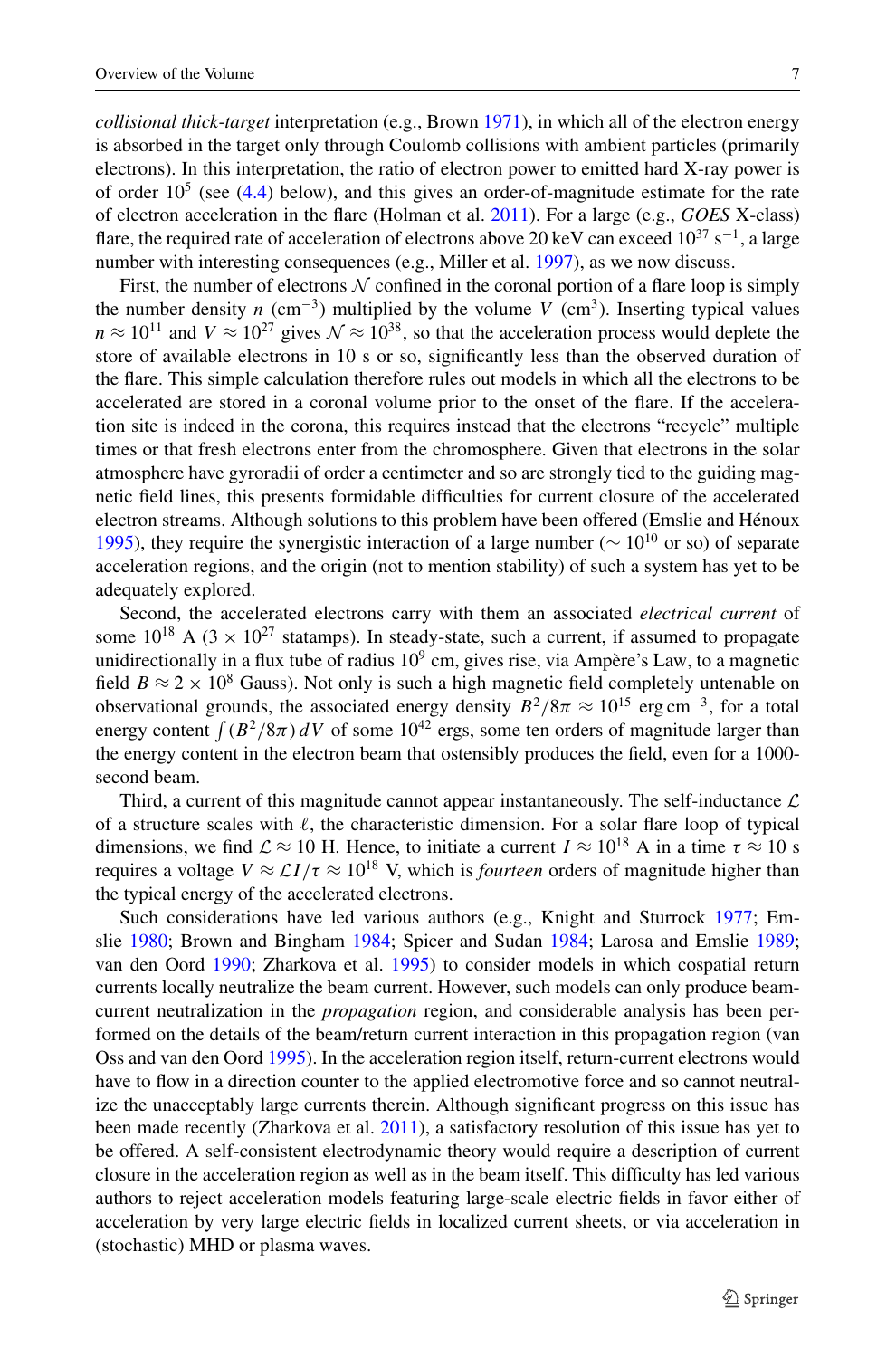The problems imposed by the return current become more severe as the beam becomes more intense. It has become increasingly clear directly from *RHESSI* imaging (e.g., Dennis and Pernak [2009](#page-12-8)) that the hypothetical electron beam would occupy only a small area. Closely related emissions such as UV and white light are often unresolved at even higher resolution and suggest areas substantially smaller than  $10^{16}$  cm<sup>2</sup> (Fletcher et al. [2011](#page-13-23)). Accordingly, alternatives that replace electron-beam energy transport with Poynting fluxes have been proposed (Emslie and Sturrock [1982](#page-13-24); Haerendel [2006;](#page-13-25) Fletcher and Hudson [2008;](#page-13-26) Haerendel [2009](#page-13-27)).

## **4 Importance of Hard X-Rays and** *γ* **-Rays as Diagnostics of Accelerated Particles**

It is important to emphasize that the energy released as hard X-rays and *γ* -rays is—in and of itself—a negligible component of that released in the flare. The importance of this radiation lies not in its energy content *per se*, but rather in the energy in accelerated particles required to produce this diagnostic radiation (Holman et al. [2011](#page-13-2); Vilmer et al. [2011\)](#page-14-4).

The process of hard X-ray emission is very inefficient. In order to produce a photon by bremsstrahlung, an electron must suffer a near-direct collision on an ambient ion. Most electrons instead lose their energy in a large number of small-angle scatterings off ambient electrons, and do not contribute to the bremsstrahlung yield. We may compare the energy emitted through bremsstrahlung to that suffered in Coulomb collisions by comparing the cross-sections for the two processes. The nonrelativistic differential cross-section ( $\text{cm}^2$  per unit photon energy) for free-free emission of a photon of energy  $\varepsilon$  by an electron of energy *E* may be, to order-of-magnitude, approximated by the Kramers form

$$
\sigma(\varepsilon, E) \approx \alpha \frac{r_o^2 mc^2}{\varepsilon E},\tag{4.1}
$$

where  $\alpha \approx 1/137$  is the fine structure constant,  $mc^2 = 511$  keV is the electron rest mass, and  $r_0$  is the classical radius of the electron. From this it follows that the cross-section (cm<sup>2</sup> keV) for energy loss through bremsstrahlung by an electron of energy *E* is

$$
\sigma_E^B = \int_0^E \varepsilon \sigma(\varepsilon, E) dE \approx \alpha r_o^2 mc^2.
$$
 (4.2)

By contrast, the cross-section for Coulomb energy loss (cm<sup>2</sup> keV) by an electron of energy *E* is (Brown [1972](#page-12-9); Emslie [1978\)](#page-12-10)

<span id="page-5-0"></span>
$$
\sigma_E^C(\varepsilon, E) = \frac{2\pi e^4 \Lambda}{E} \approx \Lambda \frac{r_o^2 (mc^2)^2}{E},\tag{4.3}
$$

where *Λ* is the Coulomb logarithm, *ε* is the electron charge, and we have used  $r_o = e^2/mc^2$ . Taking the ratio

$$
\eta = \frac{\sigma_E^B}{\sigma_E^C} \approx \frac{\alpha}{\Lambda} \frac{E}{mc^2} \approx 4 \times 10^{-4} \frac{E}{mc^2}
$$
\n(4.4)

gives the energetic efficiency of the bremsstrahlung process relative to Coulomb collisions. For  $E \approx 20$  keV,  $\eta \approx 1.5 \times 10^{-5}$ , i.e., for each erg of bremsstrahlung,  $\gtrsim 10^5$  ergs of energy in electrons are required.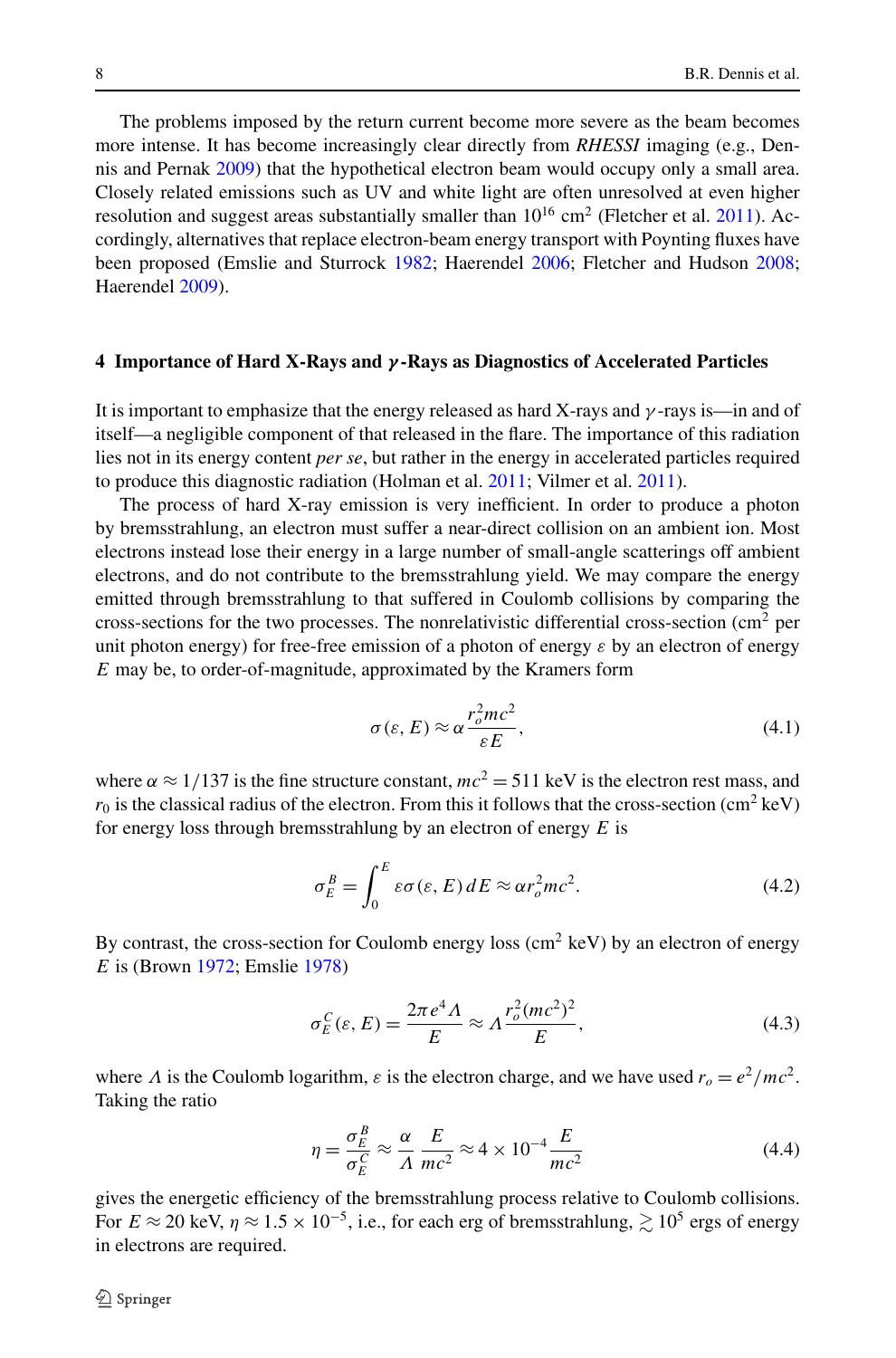Gamma-rays in solar flares (Vilmer et al. [2011](#page-14-4)) are produced principally by the interaction of accelerated protons and heavier ions with nuclei in the ambient atmosphere, although electron-ion bremsstrahlung from accelerated electrons can also contribute. Unlike hard Xray emission, not all *γ* -ray emission is prompt—in particular, the capture of neutrons onto ambient protons to create the 2.223 MeV deuterium-formation line can take several minutes because of the need to reduce the momentum of the neutrons to a value where the crosssection for recombination is sufficiently high. The low speed of the captured neutrons also leads to the extremely small spectral width of the 2.223 MeV line; by contrast, most *γ* -ray lines (e.g., the prompt nuclear de-excitation lines of <sup>12</sup>C at 4.4 MeV and <sup>16</sup>O at 6.1 MeV) have both narrow and broad spectral profiles depending on whether the heavy ions are the target or the projectile in interactions with accelerated or ambient protons, respectively.

*RHESSI* not only provides *γ*-ray spectra with unprecedented spectral resolution (Smith et al. [2003](#page-13-28)) but also, on a few occasions, *images* of the *γ* -ray line emission—in particular in the 2.223 MeV line. Interestingly, the locations of the hard X-ray and *γ* -ray sources are *not* coincident (Hurford et al. [2003,](#page-13-29) [2006](#page-13-30)), indicating a preferential acceleration of electrons vs. protons in different substructures within the flare volume (cf. Emslie et al. [2004b\)](#page-13-31).

Some time after the publication of the *Skylab* volume, studies of observations from the *SMM* Gamma-Ray Spectrometer (GRS) (Share and Murphy [1995](#page-13-32)) led Ramaty et al. [\(1995](#page-13-10)) to realize that the spectra of the accelerated ions could remain steep down to energies as low as 1 MeV, and hence that the *energy content* of accelerated ions in solar flares, as revealed by their  $\gamma$ -ray emission, could rival that of the accelerated electrons, hitherto thought to dominate the energy budget of accelerated particles. Further study of the relative partitioning of energy between accelerated electrons and ions was carried out by Emslie et al. ([2004a](#page-13-14), [2005](#page-12-2)), who reached a similar conclusion. Further discussion of the partitioning of flare energy amongst its constituent parts can be found in Fletcher et al. [\(2011](#page-13-23)), Holman et al. ([2011\)](#page-13-2), and Vilmer et al. [\(2011](#page-14-4)).

#### **5** *RHESSI* **Design and Capabilities**

#### 5.1 Operations

*RHESSI* (Lin et al. [2002](#page-13-33)) uses nine cooled and segmented germanium detectors to achieve high-resolution X-ray and *γ* -ray spectroscopy across the full energy range from 3 keV to 17 MeV (Smith et al. [2002\)](#page-13-34). The FWHM energy resolution increases from ∼1 keV at the lowest energies to ∼10 keV at the highest. This has proved adequate to detect the iron-line complex at ∼6.7 keV, measure the steep hard X-ray continuum spectra with relative flux accuracies as fine as 1%, measure the width of the positron-annihilation line at 511 keV as it varies with time during a flare, and resolve all of the narrow nuclear  $\gamma$ -ray lines except for the intrinsically narrow neutron-capture line at 2.223 MeV. A bi-grid tungsten collimator over each detector modulates the incident photon flux as the spacecraft rotates at ∼15 rpm to provide the temporal information needed for the Fourier-transform technique that is used to reconstruct the X-ray and *γ* -ray images (Hurford et al. [2002](#page-13-35)). Imaging is possible at all energies up to about 1 MeV, with an angular resolution of  $\sim$ 2" (FWHM) up to  $\sim$ 100 keV increasing to  $\sim$ 20" at 1 MeV. When the count rates are sufficiently high, images can be made with a cadence as short as 4 s. In addition, images can also be made in the neutron-capture *γ* ray line at 2.223 MeV in the relatively few flares when the total number of photons detected in this line is sufficiently high (several thousand; Hurford et al. [2006](#page-13-30)). The field of view is ∼1◦, and so a flare can be imaged no matter where on the visible disk it occurs. *RHESSI*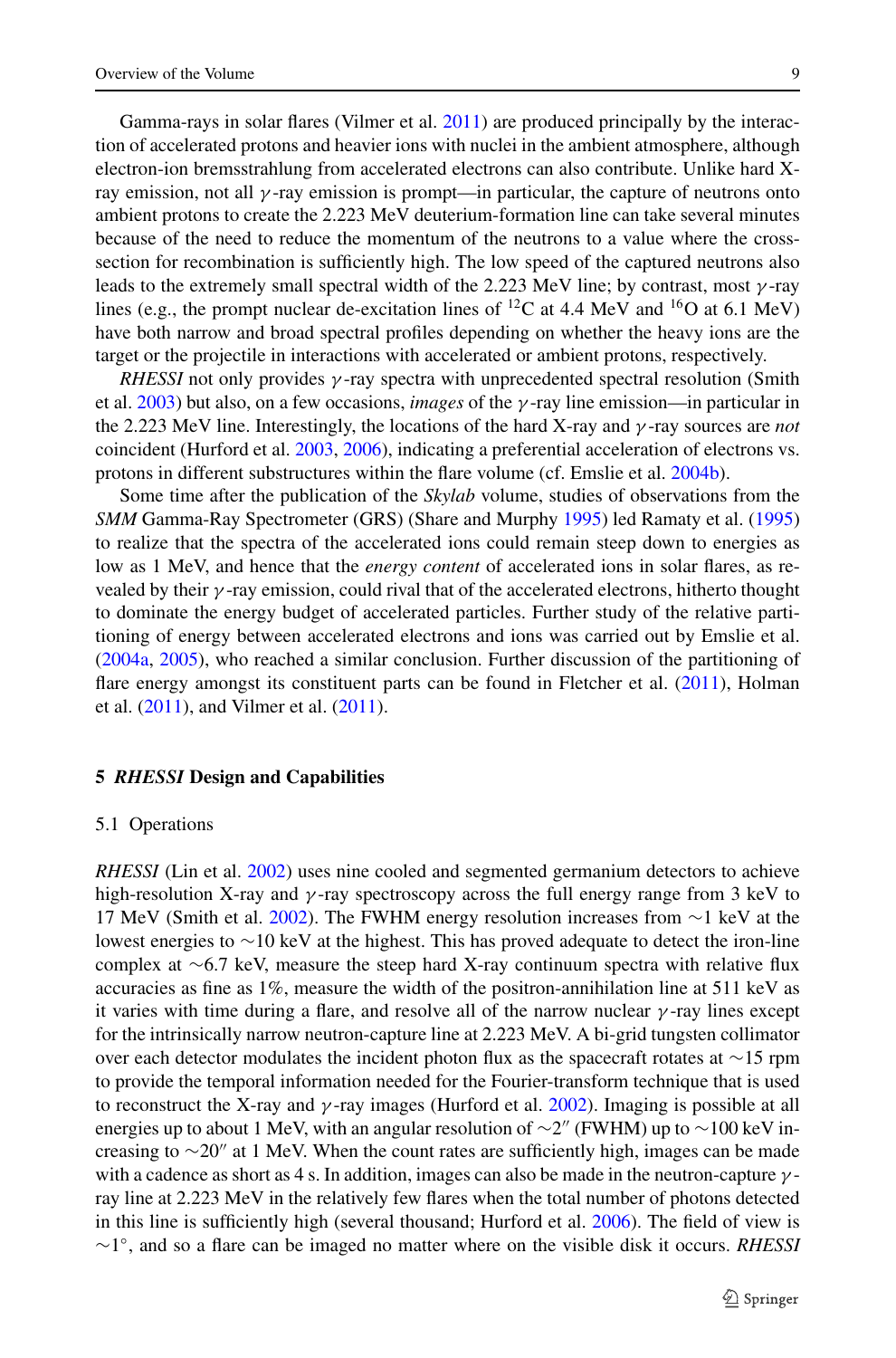has an effective sensitive area that reaches  $\sim 60 \text{ cm}^2$  at 100 keV. Two thin aluminum disks can be automatically moved above each detector to attenuate intense soft X-ray fluxes so that *RHESSI* can operate with minimal detector saturation and pulse pile-up over a wide dynamic range in flux level. This allows coverage of both faint microflares (with the attenuators removed) and the most powerful flares (with both attenuators in place over each detector).

*RHESSI* was launched on 2002 February 5 and has been in operation almost continuously since 2002 February 11, with brief intervals of pointing away from the Sun for observations of the Crab Nebula and solar global emission (the quiet Sun as a star). The *GOES* class X4.8 flare SOL2002-07-23T00:35 yielded the first *γ* -ray emission lines detected by *RHESSI* (see Shih et al. [2009](#page-13-36) for a summary of all *γ* -ray events seen with *RHESSI* as of the Cycle 23/Cycle 24 solar minimum). By the time of writing, there have been two successful *anneals* of the germanium detectors, in November 2007 and again in April 2010. These are month-long procedures needed to restore sensitive volume and energy resolution that become degraded by the accumulation of radiation damage.

# 5.2 Collaborations

Because solar flares and other forms of activity are defined by particle acceleration and extreme heating, *RHESSI* observations are at the heart of many broader studies. Instruments on other spacecraft and at ground-based observatories around the world have been active participants in providing the magnetic, thermal, and dynamic context in which the X-ray and *γ* -ray sources are produced. In addition, microwave observations of the gyrosynchrotron emission provide additional information on the accelerated electrons themselves. Coronagraph observations of CMEs, and *in situ* particle-and-field measurements in the near-Earth environment, also provide information that can be used to establish the links between these related phenomena and any associated flares. A partial list of all collaborating spacebased observatories with further information can be found on the Max Millennium Web site at [http://solar.physics.montana.edu/max\\_millennium/obs/SBO.html](http://solar.physics.montana.edu/max_millennium/obs/SBO.html). They include the *ACE, Cluster, CORONAS, GOES, INTEGRAL, SOHO, TRACE*, and *WIND* spacecraft. More recently, complementary observations have been made with the newer solar missions including *Hinode*, *STEREO*, *SDO*, and *Fermi*. They have provided X-ray, EUV, UV, optical, and *in situ* particle-and-field measurements relevant to the many events recorded by *RHESSI*. Thanks to the daily email messages and the coordinating efforts of the Max Millennium program, many collaborative observing campaigns have been conducted to maximize the overlap of the various observatory programs.

# **6 Outline of This Volume**

The contents of this volume center on *RHESSI* capabilities and research flowing from the *RHESSI* data, but this embraces most of flare physics because of the dominating importance of the high-energy processes. The current volume consists of a series of articles, each representing the work of multiple authors. The purpose of each article is to present a review of the pertinent subject matter, linking the results of a variety of published works into a coherent whole, which we hope is useful both for the reader who wishes an overview of contemporary knowledge in the area, and for the experienced researcher to view results in context. Each article presents mid-length reviews of the literature, and provides a comprehensive reference list for the reader who seeks more detailed developments or information.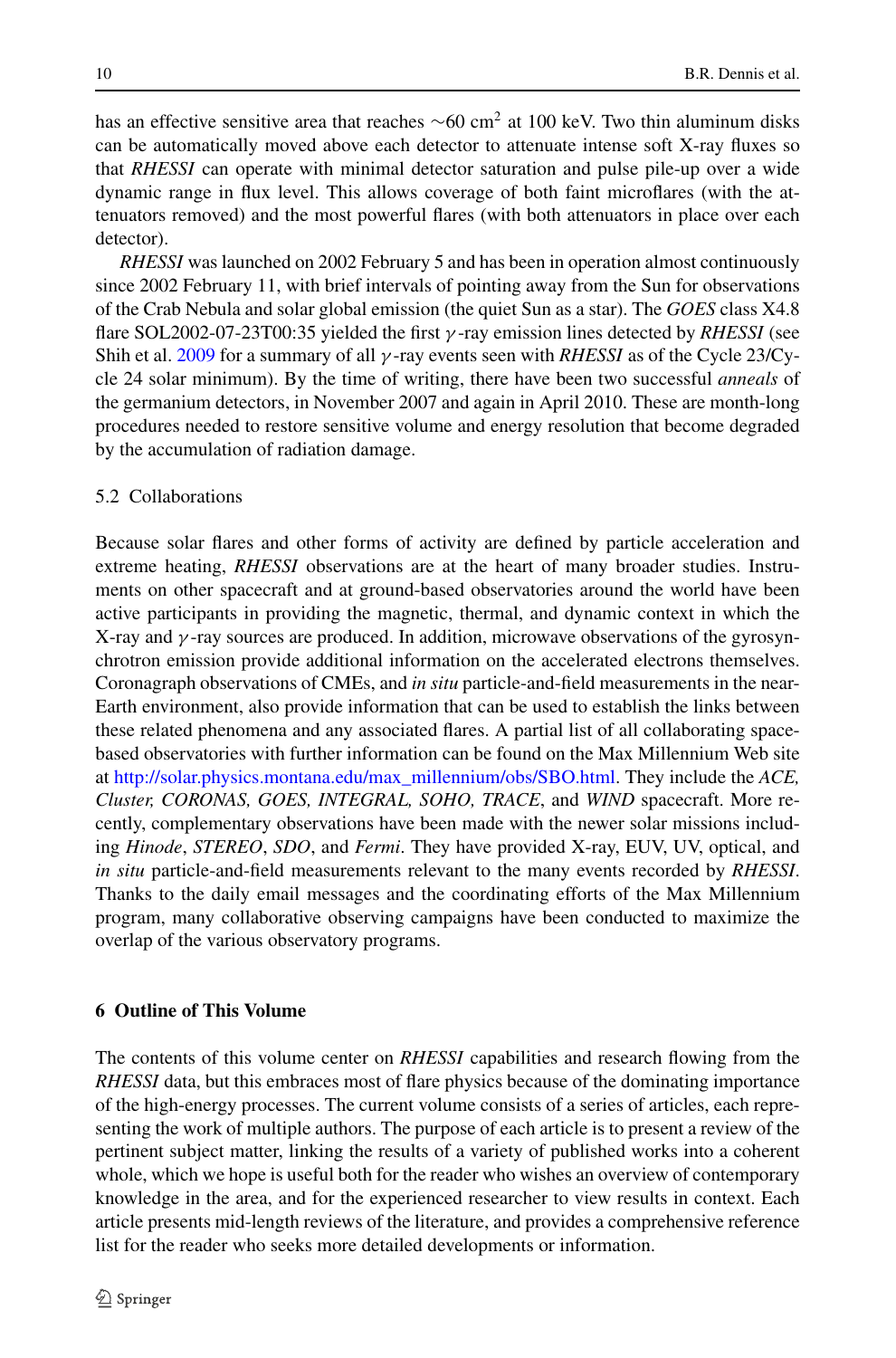Taken as a whole, the Editors hope that this volume will be a useful successor for the *Skylab* workshop volume (Sturrock [1980b\)](#page-14-0), and we hope that Zharkova et al. [\(2011](#page-14-2)) in particular will play the same role for solar-flare particle acceleration as reviewed earlier by Miller et al. ([1997\)](#page-13-20).

Although each of the articles presents a somewhat different aspect of solar flare research, they are all inter-related and should be read in this context. To illustrate the inter-relationship of these articles, we note that much attention has been paid to the characteristics of the first *γ* -ray line flare detected with *RHESSI* mentioned above (SOL2002-07-23T00:35) This event forms the basis for much of the discussion in each article, namely:

- The temporal, spatial and spectral properties of the intense hard X-ray radiation from this flare are discussed in Kontar et al. ([2011\)](#page-13-3); this includes a discussion of the temporal evolution of the hard X-ray spectrum, both for the flare as a whole and for subregions (e.g., coronal sources, chromospheric footpoints) observed within the active region. Using an appropriate cross-section for hard X-ray production, regularized spectral inversion of the observed hard X-ray spectrum then yields the volume-averaged mean source electron spectrum for the event.
- A useful check on the electron spectrum comes from observations of deka-GHz radio emission (White et al. [2011](#page-14-3)); this radio emission is believed to be produced by the highenergy tail of the same ensemble of electrons that produces the deka-keV hard X-ray emission, but the inferred electron spectra are intriguingly different.
- As discussed in Holman et al.  $(2011)$  $(2011)$ , combining the mean source electron spectrum with an appropriate electron transport model then leads to the *accelerated* electron spectrum. Analysis of this accelerated spectrum (with particular attention to the low-energy end where, due to the typically steep spectra involved, most of the particle energy resides) then yields information on the total energy in the accelerated electrons.
- Vilmer et al.  $(2011)$  $(2011)$  discuss various aspects of the *γ*-ray emission from this event. It includes a comparison of the time profiles and spatial locations of hard X-ray and  $\gamma$ -ray sources. The intensity and Doppler shifts of the *γ* -ray lines are also presented along with the information that these measurements provide on the number and angular distribution of accelerated ions, and even on the magnetic field geometry in the active region.
- Results from all photon energy ranges (hard X-ray, soft X-ray, *γ* -ray, optical and EUV) are synthesized into a global picture of the energetics of this flare in Fletcher et al. [\(2011](#page-13-23)).
- The position of this flare within the statistical ensemble of all flare events detected with *RHESSI*, extending from B-class microflares to large X-class events, is provided in Hannah et al. [\(2011](#page-13-5)).
- Zharkova et al. ([2011\)](#page-14-2) review the implications of these observational results for theoretical models of particle acceleration and transport in flare plasmas, and in the broader field of acceleration in astrophysical sources.
- Lin ([2011\)](#page-13-37) summarizes these results and presents prospects for future research directions.

**Acknowledgements** H. Hudson was supported by NASA under contract NAS5-98033 for RHESSI. A.G. Emslie was supported by NASA Grant NNX10AT78G.

## **Appendix: Glossary of Acronyms Used in the Monograph**

| 3DP | 3-D Particles, onboard WIND          |
|-----|--------------------------------------|
| AAS | <b>American Astronomical Society</b> |
| ACE | <b>Advanced Composition Explorer</b> |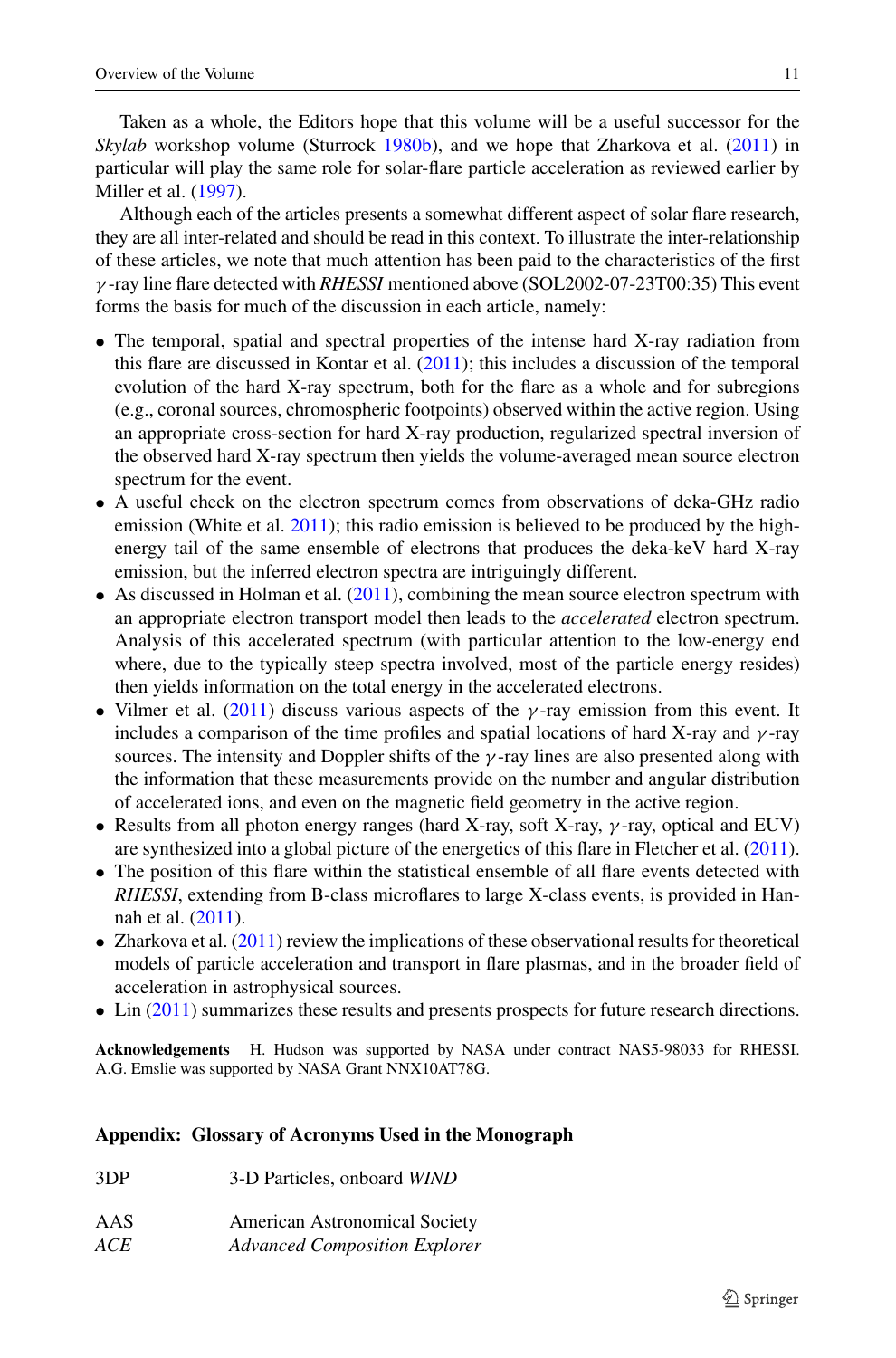| <b>ACRIM</b>   | Active Cavity Radiometer Irradiance Monitor, onboard SMM        |
|----------------|-----------------------------------------------------------------|
| AIA            | Atmospheric Imaging Assembly, onboard SDO                       |
| <b>ARTB</b>    | active-region transient brightening                             |
| <b>ATST</b>    | <b>Advanced Technology Solar Telescope</b>                      |
| <b>BATSE</b>   | Burst And Transient Source Experiment, onboard CGRO             |
| <b>BBSO</b>    | <b>Big Bear Solar Observatory</b>                               |
| <b>BCS</b>     | Bent or Bragg Crystal Spectrometer, onboard SMM or Yohkoh       |
| CA             | cellular automaton                                              |
| CCD            | charge-coupled device                                           |
| <b>CDF</b>     | cumulative distribution function                                |
| <b>CDS</b>     | Coronal Diagnostic Spectrometer, onboard SoHO                   |
| <i>CGRO</i>    | Compton Gamma Ray Observatory                                   |
| <b>CME</b>     | coronal mass ejection                                           |
| <b>COMPTEL</b> | Imaging Compton Telescope, onboard CGRO                         |
| CoMP           | Coronal Multi-channel Polarimeter                               |
| <b>CORONAS</b> | Complex ORbital ObservatioNs of the Active Sun satellite series |
| CoSMO          | Coronal Solar Magnetism Observatory                             |
| <b>CSHKP</b>   | Carmichael, Sturrock, Hirayama, Kopp & Pneuman flare model      |
| DC             | direct current                                                  |
| DEM            | differential mission measure                                    |
| DOI            | Digital Object Identifier                                       |
| DR             | diffusion region                                                |
| EDF            | empirical distribution function                                 |
| <b>EIS</b>     | EUV Imaging Spectrometer, onboard Hinode                        |
| EIT            | Extreme ultraviolet Imaging Telescope, onboard SoHO             |
| EM             | emission measure                                                |
| ENA            | energetic neutral atom                                          |
| EP             | erupting prominence                                             |
| <b>ESA</b>     | European Space Agency                                           |
| EST            | European Solar Telescope                                        |
| EUV            | extreme ultraviolet                                             |
| <b>EVE</b>     | EUV Variability Experiment, onboard SDO                         |
| FAL            | Fontenla, Avrett, & Loeser solar atmospheric model              |
| FASR           | Frequency Agile Solar Radiotelescope                            |
| FIP            | first ionization potential                                      |
| <b>FMSS</b>    | fast-mode standing shock                                        |
| <b>FOXSI</b>   | Focusing Optics hard X-ray Spectrometer Imager                  |
| FP             | footpoint                                                       |
| <b>FWHM</b>    | full width at half maximum                                      |
| <b>GBM</b>     | Gamma-ray Burst Monitor, onboard Fermi                          |
| GeDs           | germanium detectors                                             |
| GEM            | <b>Geospace Environment Modeling</b>                            |
| <b>GLE</b>     | ground-level event                                              |
|                |                                                                 |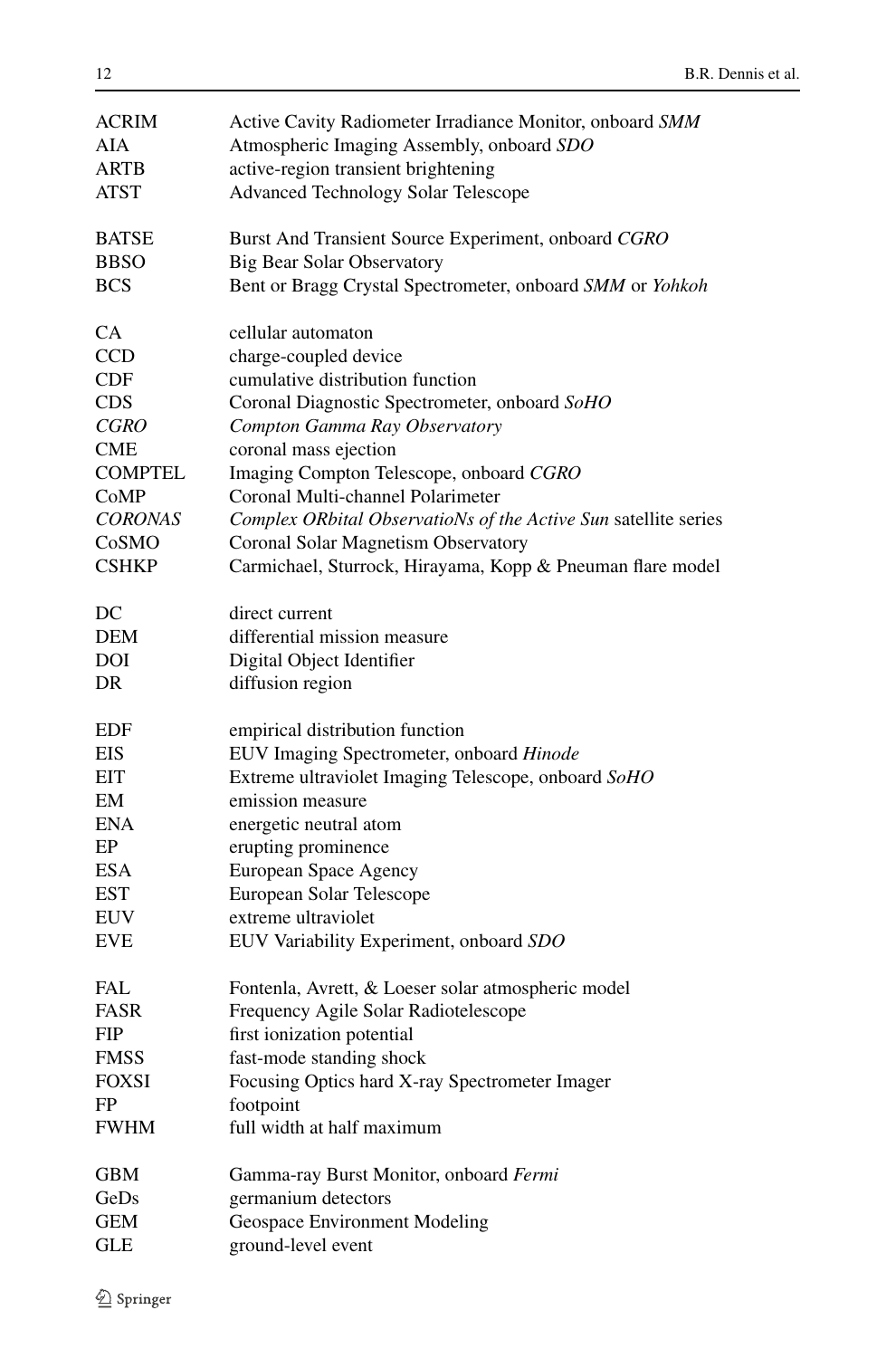| <b>GOES</b>      | Geostationary Operational Environmental Satellite                                            |
|------------------|----------------------------------------------------------------------------------------------|
| GONG             | Global Oscillation Network Group                                                             |
| <b>GRANAT</b>    | Gamma Rentgenovskii Astronomicheskii Nauchni ApparaT                                         |
| <b>GRB</b>       | gamma-ray burst                                                                              |
| <b>GRIPS</b>     | Gamma-Ray Imaging Polarimeter for Solar flares                                               |
| <b>GRS</b>       | Gamma Ray Spectrometer, onboard SMM                                                          |
| GSAT-2           | Geostationary Satellite launched by the Indian Space Research<br>Organization on May 8, 2003 |
| <b>GSFC</b>      | [NASA] Goddard Space Flight Center                                                           |
| <i>HEAO</i>      | High Energy Astrophysical Observatory satellite series                                       |
| HMI              | Helioseismic and Magnetic Imager, onboard SDO                                                |
| <b>HXIS</b>      | Hard X-ray Imaging Spectrometer, onboard SMM                                                 |
| <b>HXR</b>       | hard X-ray                                                                                   |
| <b>HXRBS</b>     | Hard X-Ray Burst Spectrometer, onboard SMM                                                   |
| <b>HXRS</b>      | Hard X-ray Spectrometer, onboard MTI                                                         |
| HXT              | Hard X-ray Telescope, onboard Yohkoh                                                         |
| IAU              | International Astronomical Union                                                             |
| <b>ICE</b>       | International Cometary Explorer, a.k.a ISEE-3                                                |
| <b>ICME</b>      | interplanetary coronal mass ejection                                                         |
| IDL              | Interactive Data Language                                                                    |
| <b>IGY</b>       | <b>International Geophysical Year</b>                                                        |
| <b>INTEGRAL</b>  | <b>INTErnational Gamma-Ray Astrophysics Laboratory</b>                                       |
| IR               | infrared                                                                                     |
| <b>ISEE</b>      | International Sun-Earth Explorer satellite series                                            |
| <b>KOSMA</b>     | Kölner Observatorium für SubMillimeter Astronomie                                            |
| KS               | Kolmogorov-Smirnov statistic                                                                 |
| LASCO            | Large Angle and Spectrometric Coronagraph, onboard SoHO                                      |
| <b>LDE</b>       | long-decay event                                                                             |
| <b>LHDI</b>      | lower hybrid drift instability                                                               |
| <b>LOFAR</b>     | Low Frequency Array for Radio Astronomy                                                      |
| LOS              | line-of-sight                                                                                |
| LPF              | large proton flare                                                                           |
| <b>LTE</b>       | local thermal equilibrium                                                                    |
| MDI              | Michelson Doppler Imager, onboard SoHO                                                       |
| <b>MEKAL</b>     | Mewe-Kaastra-Liedahl atomic code                                                             |
| <b>MEM</b>       | maximum entropy method                                                                       |
| <b>MESSENGER</b> | MErcury Surface, Space ENvironment, GEochemistry, and Ranging<br>mission                     |
| MHD              | magnetohydrodynamic(s)                                                                       |
| <b>MISS</b>      | Multichannel Infrared Solar Spectrograph, at PMO                                             |
| <b>MSFC</b>      | [NASA] Marshall Space Flight Center                                                          |
| МTI              | Multi-Thermal Imager                                                                         |
| <b>NASA</b>      | National Aeronautics and Space Administration                                                |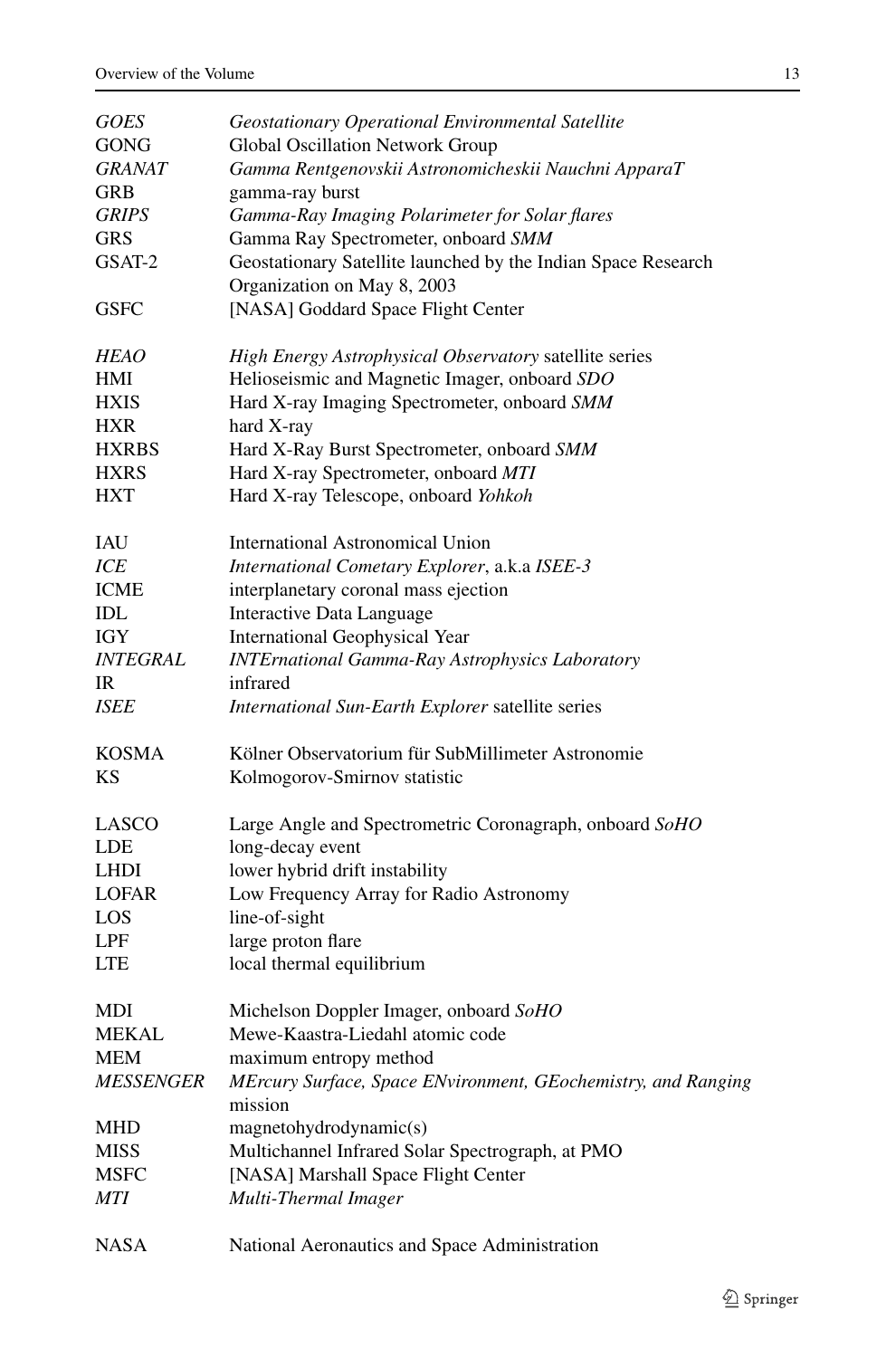| <b>NOAA</b>    | National Oceanic and Atmospheric Administration                                  |
|----------------|----------------------------------------------------------------------------------|
| NoRH           | Nobeyama Radioheliograph                                                         |
| <b>NoRP</b>    | Nobeyama Radio Polarimeters                                                      |
| NRBH           | nonrelativistic Bethe-Heitler (bremsstrahlung cross-section)                     |
| NRH            | Nançay Radioheliograph                                                           |
| <sub>OSO</sub> | Orbiting Solar Observatory satellite series                                      |
| <b>OSPEX</b>   | Object SPectral EXecutive (IDL-based spectral analysis software)                 |
| <b>OSSE</b>    | Oriented Scintillation Spectrometer Experiment, onboard CGRO                     |
| <b>OVSA</b>    | Owens Valley Solar Array                                                         |
| PA             | position angle                                                                   |
| <b>PASJ</b>    | Publications of the Astronomical Society of Japan                                |
| PDF            | probability density function                                                     |
| PFL            | post-flare loop                                                                  |
| <b>PHEBUS</b>  | Payload for High Energy BUrst Spectroscopy, onboard GRANAT                       |
| <b>PIC</b>     | particle-in-cell                                                                 |
| PIL            | polarity inversion line                                                          |
| <b>PMO</b>     | Purple Mountain solar Observatory                                                |
| <b>POLAR</b>   | POLAR spacecraft, not an acronym                                                 |
| PVO            | Pioneer Venus Orbiter                                                            |
| QPP            | quasi-periodic pulsations                                                        |
| <b>RCS</b>     | reconnecting current sheet                                                       |
| <b>RESIK</b>   | REntgenovsky Spektrometr s Izognutymi Kristalami, onboard                        |
|                | <b>CORONAS-F</b>                                                                 |
| <i>RHESSI</i>  | Reuven Ramaty High Energy Solar Spectroscopic Imager                             |
| RMC            | rotation modulation collimator                                                   |
| SC             | (RHESSI) subcollimators                                                          |
| <i>SDO</i>     | Solar Dynamics Observatory                                                       |
| SEE            | <b>Solar Eruptive Events</b>                                                     |
| SEP            | solar energetic particle                                                         |
| SFU            | solar flux unit $(10^{-22} \text{ W m}^{-2} \text{ Hz}^{-1})$                    |
| SHH            | soft-hard-harder (temporal behavior of spectral index)                           |
| <b>SHS</b>     | soft-hard-soft (temporal behavior of spectral index)                             |
| SIGMA          | Systéme d'Imagerie Gamma à Masque Aléatoire, instrument onboard<br><b>GRANAT</b> |
| <b>SMART</b>   | Hida Solar Magnetic Activity Research Telescope                                  |
| SMM            | Solar Maximum Mission                                                            |
| <b>SMSS</b>    | slow-mode standing shock                                                         |
| SOC            | self-organized criticality                                                       |
|                | SOHO or SoHO Solar and Heliospheric Observatory                                  |
| <b>SOLIS</b>   | Synoptic Optical Long-term Investigations of the Sun magnetograph                |
| SONG           | SOlar Neutrons and Gamma-rays instrument, onboard CORONAS-F                      |
| <i>SORCE</i>   | Solar Radiation and Climate Experiment                                           |
| SOT            | Solar Optical Telescope, onboard Hinode                                          |
|                |                                                                                  |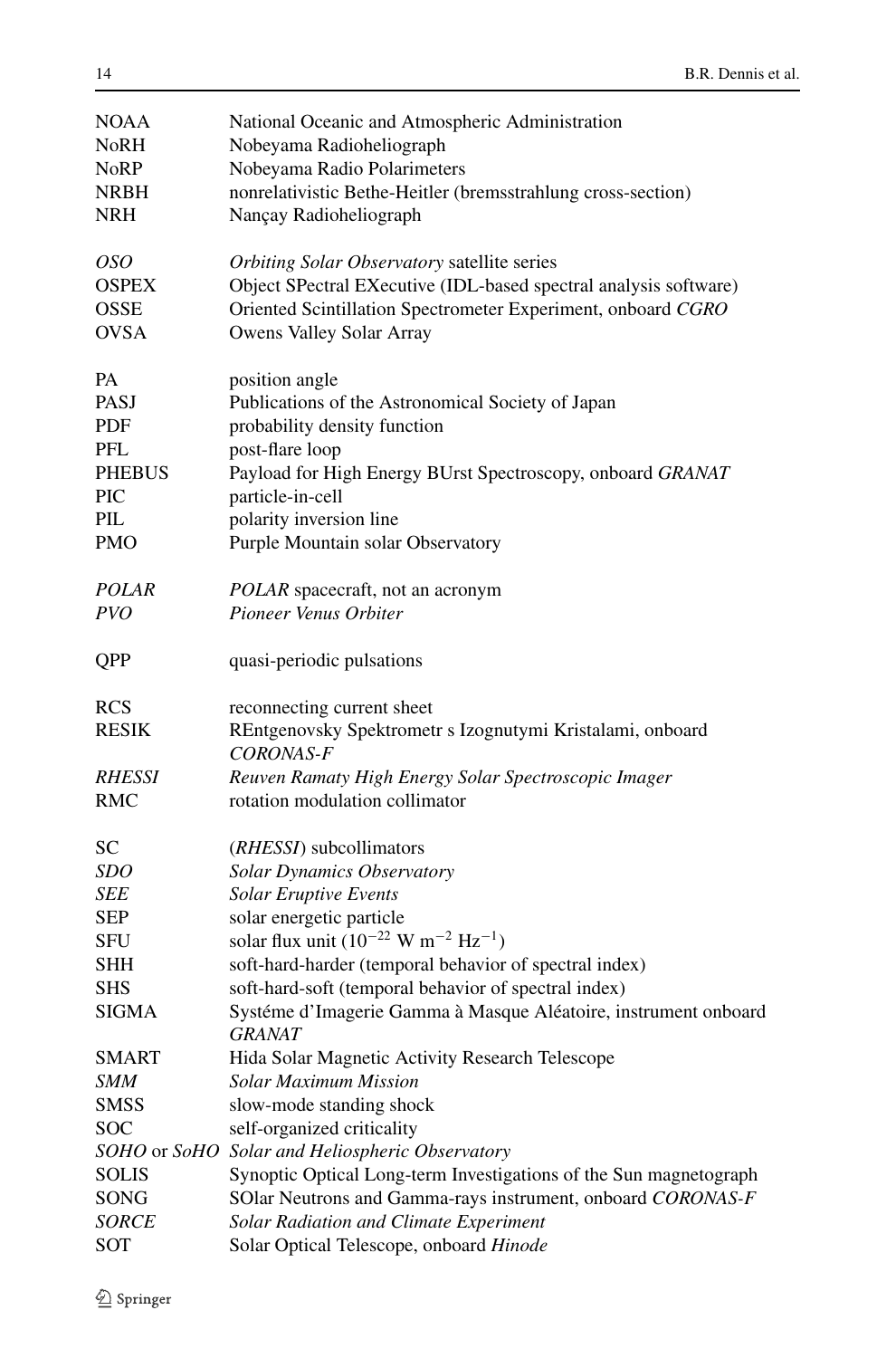| <b>SOXS</b>   | SOlar X-ray Spectrometer, onboard GSAT-2                                        |
|---------------|---------------------------------------------------------------------------------|
| <b>SPI</b>    | SPectrometer on Integral, onboard INTEGRAL                                      |
| SPR-N         | Solar Spectropolarimeter, onboard CORONAS-F                                     |
| <b>SSRT</b>   | Siberian Solar Radio Telescope                                                  |
| SST           | Solar Submillimeter Telescope                                                   |
| <b>ST</b>     | Hubble Space Telescope                                                          |
| <b>STEREO</b> | Solar TErrestrial RElations Observatory                                         |
| <b>SUMER</b>  | Solar Ultraviolet Measurements of Emitted Radiation instrument,<br>onboard SoHO |
| SXI           | Soft X-ray Imager, onboard GOES                                                 |
| <b>SXR</b>    | soft X-ray                                                                      |
| <b>SXT</b>    | Soft or Solar X-ray Telescope, onboard Yohkoh or Hinotori, respectively         |
| <b>THEMIS</b> | Time History of Events and Macroscale Interactions during Substorms             |
| TIM           | Total Irradiance Monitor, onboard SORCE                                         |
| <b>TOF</b>    | time-of-flight                                                                  |
| <b>TRACE</b>  | Transition Region and Coronal Dynamics Explorer                                 |
| TS            | termination shock                                                               |
| <b>TSI</b>    | total solar irradiance                                                          |
| UV            | ultraviolet                                                                     |
| <b>UVCS</b>   | Ultraviolet Coronagraph Spectrometer, onboard SoHO                              |
| <b>VAL</b>    | Vernazza, Avrett, & Loeser solar atmospheric model                              |
| <b>VLA</b>    | Very Large Array                                                                |
| <b>VUV</b>    | vacuum ultraviolet                                                              |
| <b>WATCH</b>  | Wide Angle Telescope for Cosmic Hard X-rays; onboard GRANAT                     |
| <b>WAVES</b>  | Not an acronym; instrument onboard WIND                                         |
| <b>WBS</b>    | Wide Band Spectrometer, onboard Yohkoh                                          |
| <b>WIND</b>   | Spacecraft; not an acronym                                                      |
| WL            | white light                                                                     |
| XBP           | X-ray bright point                                                              |
| <b>XRT</b>    | X-Ray Telescope, onboard Hinode                                                 |
| <b>XUV</b>    | X-ray/EUV/UV                                                                    |
|               |                                                                                 |

# <span id="page-12-10"></span><span id="page-12-9"></span><span id="page-12-8"></span><span id="page-12-7"></span><span id="page-12-6"></span><span id="page-12-4"></span><span id="page-12-3"></span><span id="page-12-1"></span><span id="page-12-0"></span>**References**

<span id="page-12-5"></span><span id="page-12-2"></span>T.S. Bastian, A.O. Benz, D.E. Gary, Annu. Rev. Astron. Astrophys. **36**, 131 (1998)

- J.C. Brown, Sol. Phys. **18**, 489 (1971)
- J.C. Brown, Sol. Phys. **26**, 441 (1972)
- J.C. Brown, R. Bingham, Astron. Astrophys. **131**, L11 (1984)

H. Carmichael, NASA Spec. Publ. **50**, 451 (1964)

- E.L. Chupp, D.J. Forrest, P.R. Higbie, A.N. Suri, C. Tsai, P.P. Dunphy, Nature **241**, 333 (1973)
- B.R. Dennis, R.L. Pernak, Astrophys. J. **698**, 2131 (2009)
- A.G. Emslie, Astrophys. J. **224**, 241 (1978)
- A.G. Emslie, Astrophys. J. **235**, 1055 (1980)
- A.G. Emslie, B.R. Dennis, G.D. Holman, H.S. Hudson, J. Geophys. Res. **110**, 11103 (2005)
- A.G. Emslie, J.-C. Hénoux, Astrophys. J. **446**, 371 (1995)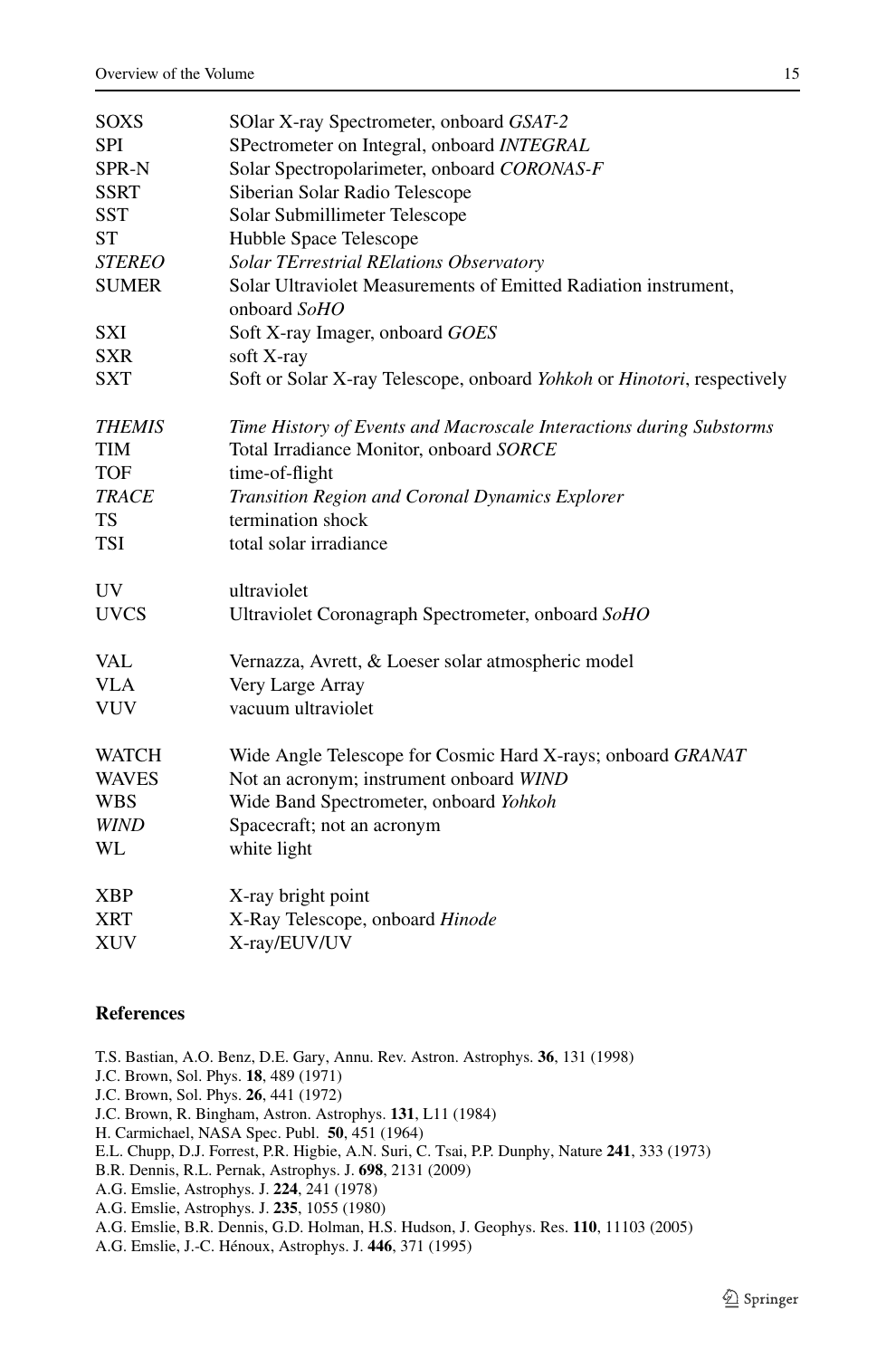- <span id="page-13-31"></span><span id="page-13-26"></span><span id="page-13-24"></span><span id="page-13-23"></span><span id="page-13-15"></span><span id="page-13-14"></span><span id="page-13-12"></span><span id="page-13-9"></span><span id="page-13-8"></span>A.G. Emslie, H. Kucharek, B.R. Dennis, N. Gopalswamy, G.D. Holman, G.H. Share, A. Vourlidas, T.G. Forbes, P.T. Gallagher, G.M. Mason, T.R. Metcalf, R.A. Mewaldt, R.J. Murphy, R.A. Schwartz, T.H. Zurbuchen, J. Geophys. Res. **109**, 10104 (2004a)
- <span id="page-13-27"></span><span id="page-13-25"></span>A.G. Emslie, J.A. Miller, J.C. Brown, Astrophys. J. Lett. **602**, L69 (2004b)
- A.G. Emslie, P.A. Sturrock, Sol. Phys. **80**, 99 (1982)
- <span id="page-13-16"></span><span id="page-13-5"></span>L. Fletcher, H.S. Hudson, Astrophys. J. **675**, 1645 (2008)
- <span id="page-13-18"></span>L. Fletcher et al., Space Sci. Rev. (2011). doi[:10.1007/s11214-010-9701-8](http://dx.doi.org/10.1007/s11214-010-9701-8)
- <span id="page-13-2"></span>D.J. Forrest, E.L. Chupp, Nature **305**, 291 (1983)
- <span id="page-13-13"></span>D.J. Forrest, E.L. Chupp, J.M. Ryan, M.L. Cherry, I.U. Gleske, C. Reppin, K. Pinkau, E. Rieger, G. Kanbach, R.L. Kinzer, Sol. Phys. **65**, 15 (1980)
- <span id="page-13-30"></span><span id="page-13-7"></span>T. Gold, F. Hoyle, Mon. Not. R. Astron. Soc. **120**, 89 (1960)
- J.T. Gosling, J. Geophys. Res. **98**, 18937 (1993)
- G. Haerendel, Space Sci. Rev. **124**, 317 (2006)
- <span id="page-13-35"></span>G. Haerendel, Astrophys. J. **707**, 903 (2009)
- I. Hannah et al., Space Sci. Rev. (2011)
- J. Heyvaerts, E.R. Priest, D.M. Rust, Astrophys. J. **216**, 123 (1977)
- <span id="page-13-29"></span>T. Hirayama, Sol. Phys. **34**, 323 (1974)
- <span id="page-13-21"></span>G. Holman et al., Space Sci. Rev. (2011). doi:[10.1007/s11214-010-9680-9](http://dx.doi.org/10.1007/s11214-010-9680-9)
- H. Hudson, B. Haisch, K.T. Strong, J. Geophys. Res. **100**, 3473 (1995)
- <span id="page-13-3"></span>H.S. Hudson, T. Bai, D.E. Gruber, J.L. Matteson, P.L. Nolan, L.E. Peterson, Astrophys. J. Lett. **236**, L91 (1980)
- <span id="page-13-37"></span><span id="page-13-22"></span><span id="page-13-19"></span>G.J. Hurford, S. Krucker, R.P. Lin, R.A. Schwartz, G.H. Share, D.M. Smith, Astrophys. J. Lett. **644**, L93 (2006)
- <span id="page-13-33"></span>G.J. Hurford, E.J. Schmahl, R.A. Schwartz, A.J. Conway, M.J. Aschwanden, A. Csillaghy, B.R. Dennis, C. Johns-Krull, S. Krucker, R.P. Lin, J. McTiernan, T.R. Metcalf, J. Sato, D.M. Smith, Sol. Phys. **210**, 61 (2002)
- G.J. Hurford, R.A. Schwartz, S. Krucker, R.P. Lin, D.M. Smith, N. Vilmer, Astrophys. J. Lett. **595**, L77 (2003)
- J.W. Knight, P.A. Sturrock, Astrophys. J. **218**, 306 (1977)
- E. Kontar et al., Space Sci. Rev. (2011). doi:[10.1007/s11214-011-9804-x](http://dx.doi.org/10.1007/s11214-011-9804-x)
- R.A. Kopp, G.W. Pneuman, Sol. Phys. **50**, 85 (1976)
- T.N. Larosa, A.G. Emslie, Sol. Phys. **120**, 343 (1989)
- <span id="page-13-1"></span>R. Lin, Space Sci. Rev. (2011). doi[:10.1007/s11214-011-9801-0](http://dx.doi.org/10.1007/s11214-011-9801-0)
- <span id="page-13-20"></span><span id="page-13-17"></span><span id="page-13-10"></span><span id="page-13-0"></span>R.P. Lin, B.R. Dennis, G.J. Hurford, D.M. Smith, A. Zehnder, P.R. Harvey, D.W. Curtis, D. Pankow, P. Turin, M. Bester, A. Csillaghy, M. Lewis, N. Madden, H.F. van Beek, M. Appleby, T. Raudorf, J. McTiernan, R. Ramaty, E. Schmahl, R. Schwartz, S. Krucker, R. Abiad, T. Quinn, P. Berg, M. Hashii, R. Sterling, R. Jackson, R. Pratt, R.D. Campbell, D. Malone, D. Landis, C.P. Barrington-Leigh, S. Slassi-Sennou, C. Cork, D. Clark, D. Amato, L. Orwig, R. Boyle, I.S. Banks, K. Shirey, A.K. Tolbert, D. Zarro, F. Snow, K. Thomsen, R. Henneck, A. Mchedlishvili, P. Ming, M. Fivian, J. Jordan, R. Wanner, J. Crubb, J. Preble, M. Matranga, A. Benz, H. Hudson, R.C. Canfield, G.D. Holman, C. Crannell, T. Kosugi, A.G. Emslie, N. Vilmer, J.C. Brown, C. Johns-Krull, M. Aschwanden, T. Metcalf, A. Conway, Sol. Phys. **210**, 3 (2002)
- <span id="page-13-11"></span><span id="page-13-6"></span>R.P. Lin, H.S. Hudson, Sol. Phys. **50**, 153 (1976)
- <span id="page-13-4"></span>J.A. Miller, P.J. Cargill, A.G. Emslie, G.D. Holman, B.R. Dennis, T.N. LaRosa, R.M. Winglee, S.G. Benka, S. Tsuneta, J. Geophys. Res. **102**, 14631 (1997)
- <span id="page-13-36"></span><span id="page-13-32"></span>H.E. Petschek, NASA Spec. Publ. **50**, 425 (1964)
- <span id="page-13-34"></span>R. Ramaty, N. Mandzhavidze, B. Kozlovsky, R.J. Murphy, Astrophys. J. Lett. **455**, L193+ (1995)
- R. Ramaty, C. Paizis, S.A. Colgate, G.A. Dulk, P. Hoyng, J.W. Knight, R.P. Lin, D.B. Melrose, F. Orrall, P.R. Shapiro, in *Skylab Solar Workshop II*, ed. by P.A. Sturrock (1980), pp. 117–185
- <span id="page-13-28"></span>D.M. Rust, E. Hildner, R.T. Hansen, M. Dryer, A.N. McClymont, S.M.P. McKenna-Lawlor, D.J. McLean, E.J. Schmahl, R.S. Steinolfson, E. Tandberg-Hanssen, in *Skylab Solar Workshop II*, ed. by P.A. Sturrock (1980), pp. 273–339
- T. Sakao, T. Kosugi, S. Masuda, K. Yaji, M. Inda-Koide, K. Makishima, Adv. Space Res. **17**, 67 (1996)
- J. Sato, T. Kosugi, K. Makishima, Publ. Astron. Soc. Jpn. **51**, 127 (1999)
- G.H. Share, R.J. Murphy, Astrophys. J. **452**, 933 (1995)
- A.Y. Shih, R.P. Lin, D.M. Smith, Astrophys. J. Lett. **698**, L152 (2009)
- D.M. Smith, R.P. Lin, P. Turin, D.W. Curtis, J.H. Primbsch, R.D. Campbell, R. Abiad, P. Schroeder, C.P. Cork, E.L. Hull, D.A. Landis, N.W. Madden, D. Malone, R.H. Pehl, T. Raudorf, P. Sangsingkeow, R. Boyle, I.S. Banks, K. Shirey, R. Schwartz, Sol. Phys. **210**, 33 (2002)
- D.M. Smith, G.H. Share, R.J. Murphy, R.A. Schwartz, A.Y. Shih, R.P. Lin, Astrophys. J. Lett. **595**, L81 (2003)